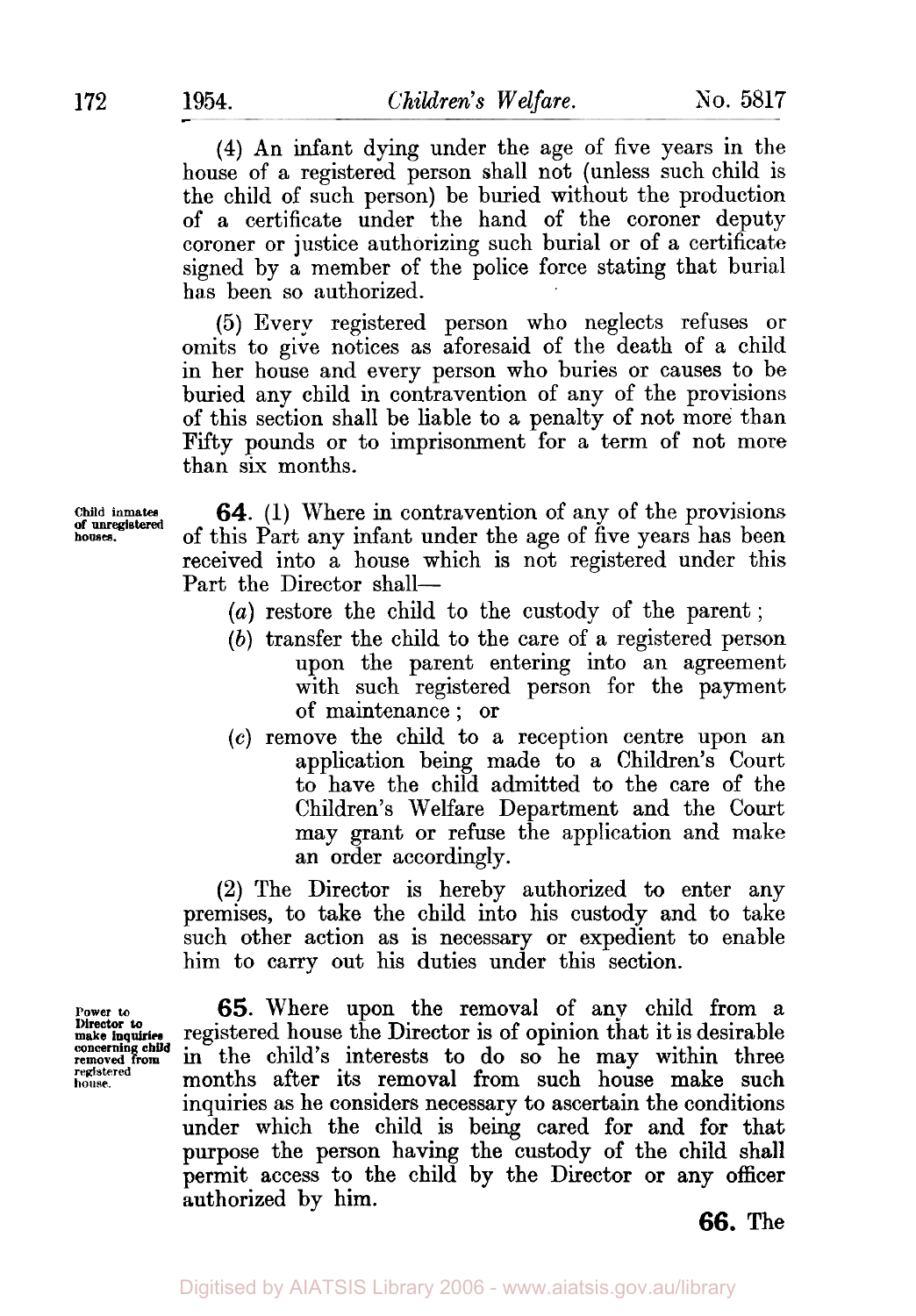**66.** The following provisions shall apply with respect **Provisions**  to any infant under the age of five years received into **to registered** any house registered under this Part at which infants under the bouses where<br>any house registered under this Part at which infants under charges for the age of five years are received in consideration of not higher payments for maintenance (including rearing and nursing) determined by at a rate not greater than the rate determined by the children placed Minister pursuant to section twenty-nine of this Act for *children's* children placed out in approved children's homes :-

- (a) Any person who desires to board out an infant under the age of five years with such a registered person shall make application to the Director in the prescribed form and shall include in such application a statement of the amount which he will pay weekly to the Director for the maintenance of such infant ;
- *(b)* No infant under the age of five years shall be so boarded out at a rate greater than the rate determined as aforesaid ;
- *(c)* Payments for the maintenance of such infant under the age of five years shall be made through the Director and in no other way;
- *(d)* When such payments fall into arrear for a period of four weeks at any one time the Director shall endorse the application accordingly and the direction so endorsed shall for all purposes be deemed to be an order admitting the infant under the age of five years to the care of the Children's Welfare Department :

Provided that until such time as the rate is determined as aforesaid by the Minister the foregoing provisions of this section shall be read and construed as if the rate so determined by the Minister were Forty shillings a week.

*67.* (1) If any person takes over the entire care and charge of any infant under the age of five years from its **person taking** *over entire over entire* parents or guardians such person shall within fourteen *care and charge of*  days after so doing give or send notice thereof to the **Comp. No. 3654**  Director and such person shall in such notice state his \*.114. or her name and place of residence and occupation and the name and age of such child.

**(2)** Every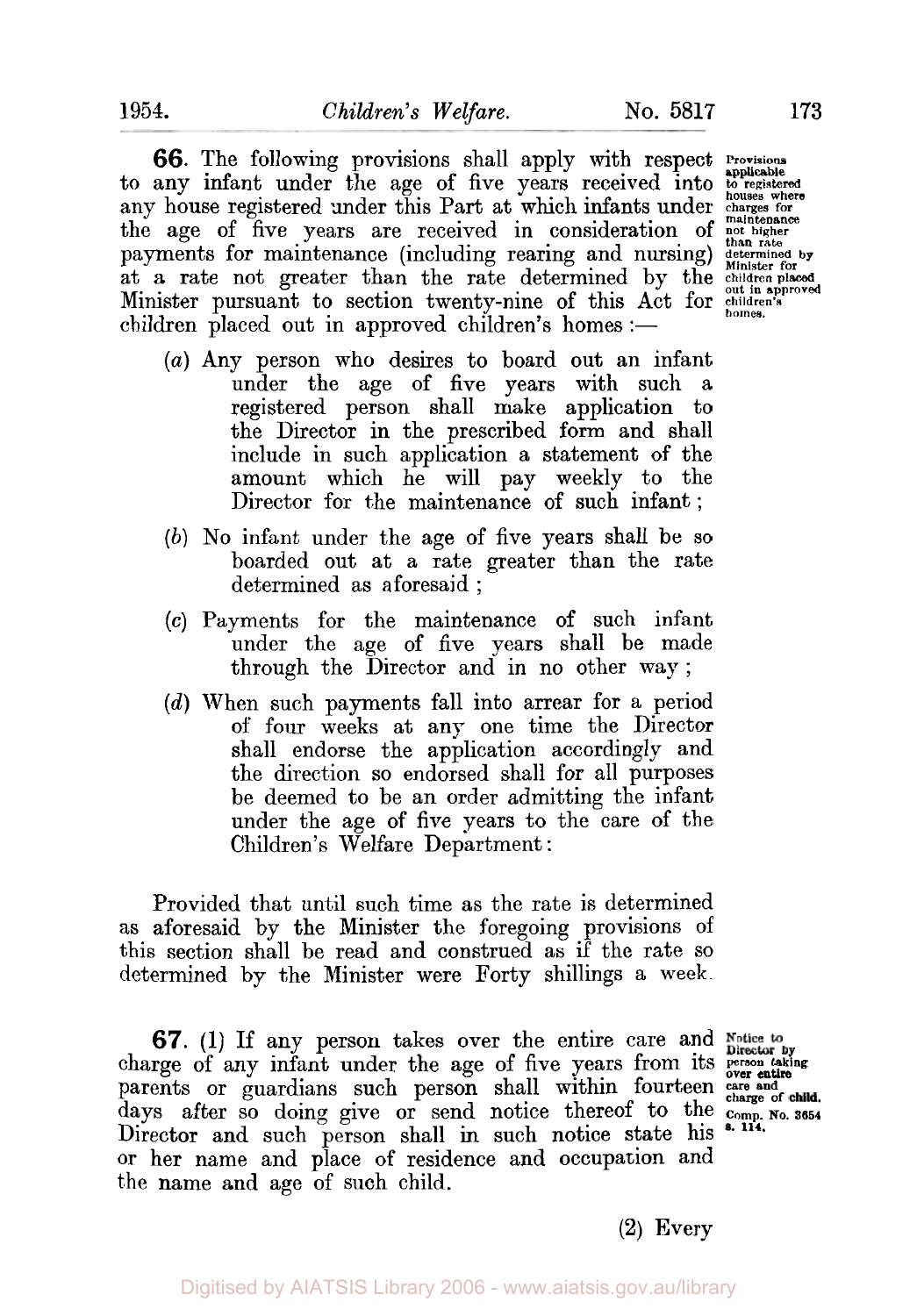(2) Every person who fails to comply with the provisions of the last preceding sub-section shall be liable to imprisonment for a term of not more than three months or to a penalty **of** not more than Fifteen pounds.

**(3)** Nothing in this section shall excuse any person from making any registration required by any other provision of this Part or from any penalty for omitting so to do.

## PART VIII.-EMPLOYMENT OF CHILDREN.

**68.** (1) Any person who causes or procures or having the care thereof allows any child who is not the holder of a permit for the purpose in force under this section-

- $(a)$  to be employed (whether for reward or not)-
	- (i) in any place used for broadcasting performances ;
	- (ii) in any premises licensed according to law for public entertainments ;
	- (iii) in any circus ;
	- (iv) in any place used wholly or in part for providing entertainment or amusement ;
	- (V) in any place set apart for spectators at any sports or in or adjacent to any way of access to or egress from any such place;
	- (vi) in any place used for the photographing of scenes to be depicted in cinematograph **film** ; or
- *(b)* to be in any place whatsoever for the purpose of singing playing or performing or offering anything for sale or to be in any place whatsoever for the purpose of begging or receiving alms or inducing the giving of alms under the pretence of singing playing performing offering anything for sale or otherwise-

shall be guilty of an offence against this Act.

(2) Nothing in paragraph *(a)* of the last preceding sub-section shall apply to any occasional entertainment the net proceeds of which are wholly applied for the benefit of any school or to any charitable object.

**(3)** The

**he employed or places or**  premises unless<br>holders of<br>permits.

**See No. 3786: Part I.**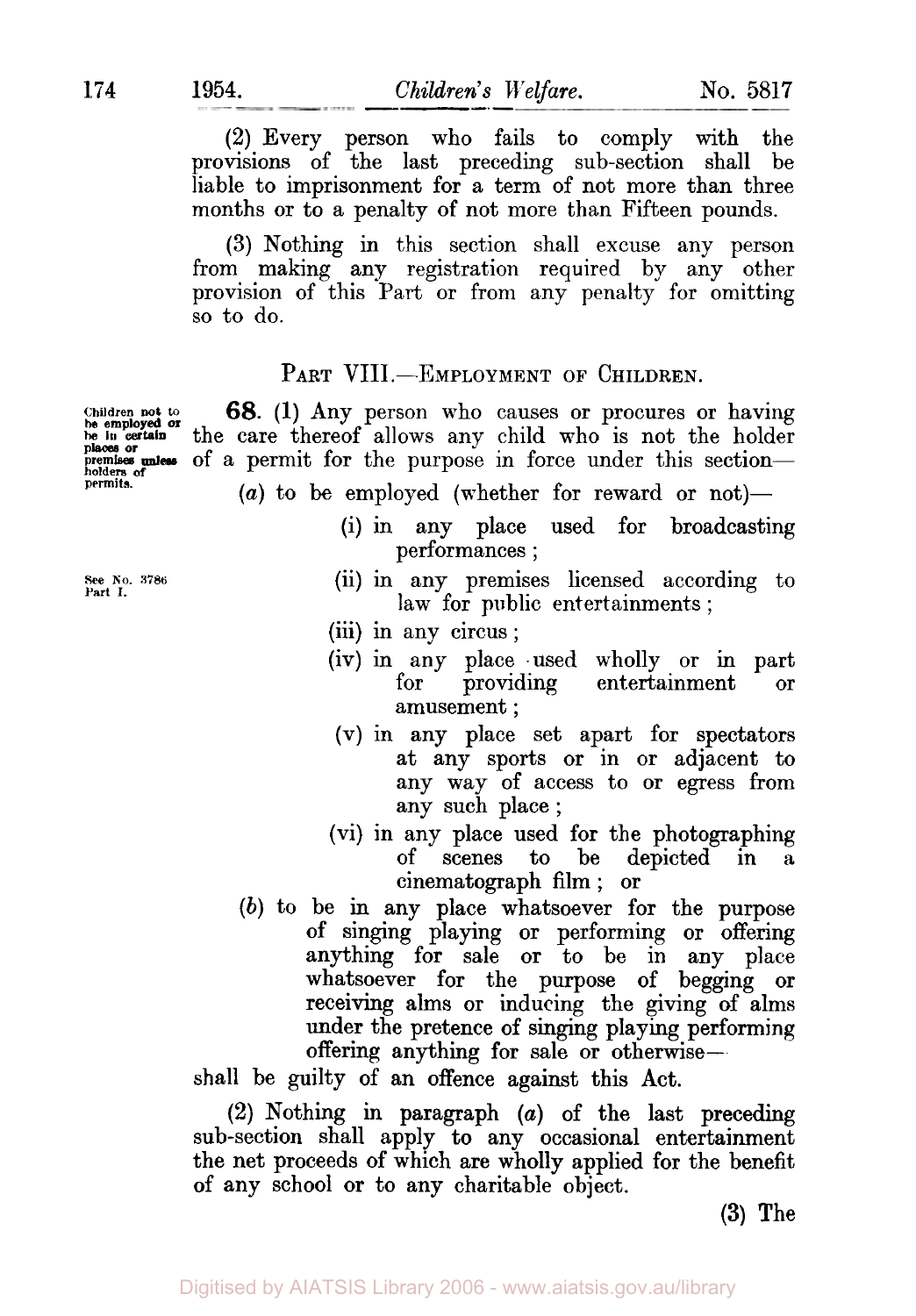**(3)** The Director may grant a permit authorizing **any**  child over the age of seven years to be employed in any of the places or premises mentioned in sub-section (1) of this section for the purposes therein specified.

**(4)** The Director shall not grant such a permit unless he is satisfied that the child is fit to be employed in such places or premises for the purposes therein specified.

(5) Any permit so granted shall be granted for such time during such periods and subject to such conditions **as** are prescribed or as the Director in any special case approves and such time periods and conditions shall be endorsed on the permit.

**(6)** The Director shall not grant a permit authorizing any child to be employed on any day between the hours of ten o'clock at night and six o'clock in .the morning or on any Sunday.

**(7)** The Director may at any time cancel or vary any such permit.

(8) Any officer duly authorized by the Director in that behalf may enter any of the places or premises referred to in sub-section (1) of this section for the purpose **of**  ascertaining whether any child is therein or is employed therein in contravention of the provisions of that sub-section.

be the holder of a permit thereunder in respect of any act for the doing of which he is licensed under the *Street Trading*  **(9)** Nothing in this section shall require any child to **Saving.**  *Act* 1928. **No. 3781.** 

**Employment of 69.** (1) Every person who causes any child to take **children in**  preparation training or rehearsal for any such exhibition  $\frac{1}{2}$  comp. part in any public exhibition or performance or in any dangerous performances. preparation training or renearsal for any such exhibition comp. No. 3654<br>or performance whereby the life or limbs of such child \*.<sup>115.</sup> is or are endangered, and the parent or guardian or any person having the custody of such child who aids or abets such person shall be guilty of an offence against this Act and shall be liable to a penalty of not more than Fifty pounds or to imprisonment for a term of not more than twelve months.

**(2)** Where in the course of a public exhibition or performance or during the preparation training or rehearsal therefor which in its nature is dangerous to the life or limbs of a child taking part therein any accident causing actual bodily harm to the child occurs the employer of

Digitised by AIATSIS Library 2006 - www.aiatsis.gov.au/library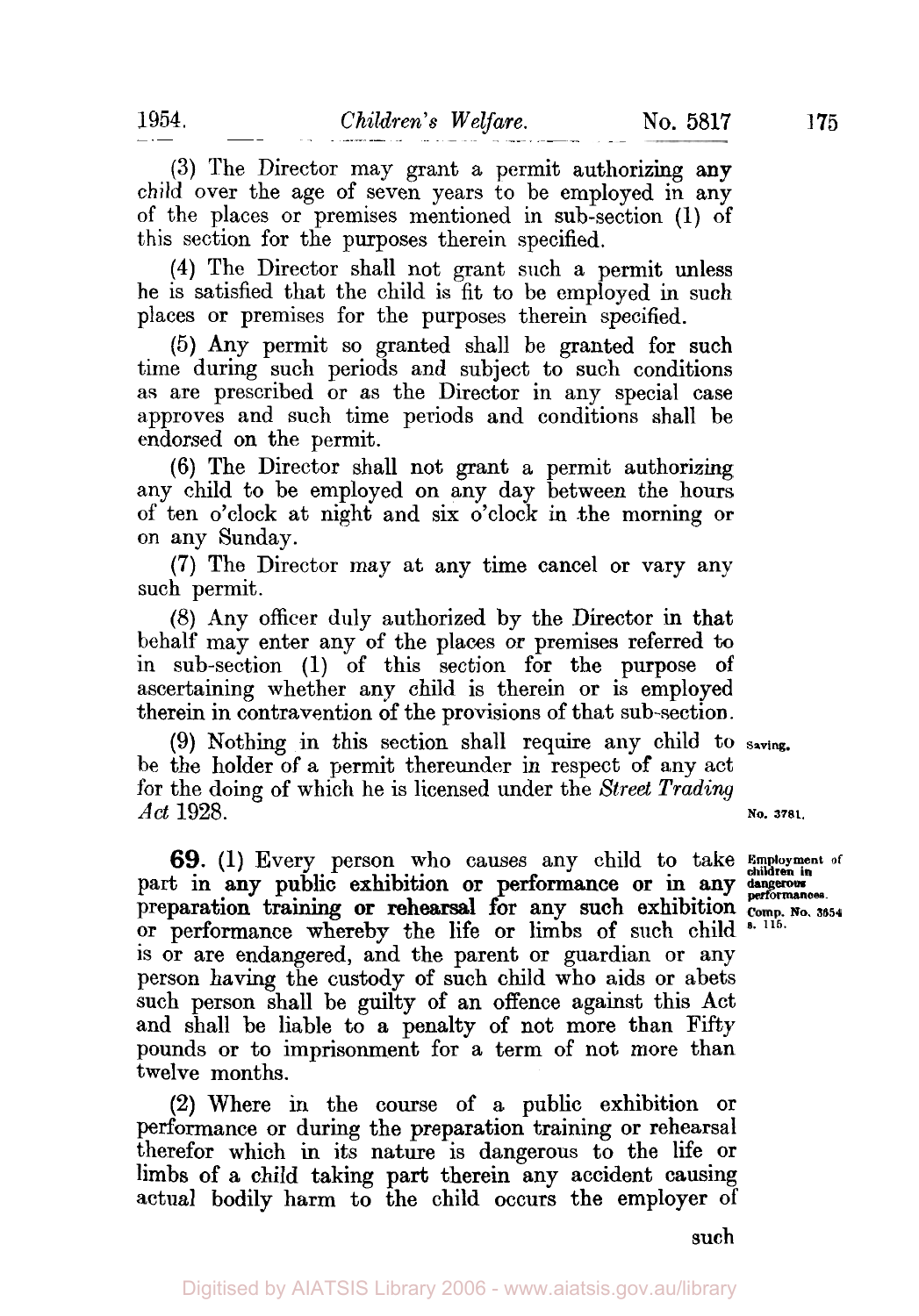such child (whether he is the parent of such child or not) shall be liable to be proceeded against for and to be convicted of an assault, and on conviction shall be liable to a penalty of not more than Fifty pounds **or** to imprisonment for a term of not more than twelve months, and if such employer is not the parent of such child the court before which such employer is convicted may award as compensation a sum of not more than One hundred pounds to be paid by such employer to the child or to some person named by the court on behalf of the child for the bodily harm so occasioned.

**(3)** The award of such compensation shall not be deemed to deprive the child of any other legal remedy but any sum so awarded shall be taken into account in any other proceedings by or on behalf of the child for or in respect of the same bodily harm.

**(4)** For the purposes of this section any public exhibition or performance or any preparation training or rehearsal therefor which is in the nature of an acrobatic performance or a performance as a contortionist shall be deemed to be a public exhibition or performance or the preparation training or rehearsal therefor whereby the life or limbs of the child is or are endangered or which is in its nature dangerous to the life or limbs of the child.

PART IX.—MISCELLANEOUS PROVISIONS.

**neg**lecting<br>**ill-treating** or *s.* **109.** 

## **70.** (1) Every person who-

- **exposing children.** *(a)* without reasonable excuse neglects to provide **Comp. No. 3654** adequate and proper food nursing clothing medical aid or lodging for any child in his or her care or custody; or
	- *(b)* ill-treats, whether physically or mentally, or exposes any child or causes or procures any child to be so neglected ill-treated or exposed-

shall if such neglect ill-treatment **or** exposure has resulted or appears likely to result in causing bodily suffering **or**  permanent or serious injury to the health of such child be liable to a penalty of not more than Two hundred pounds or to imprisonment for a term of not more than twelve months.

**(2) A** person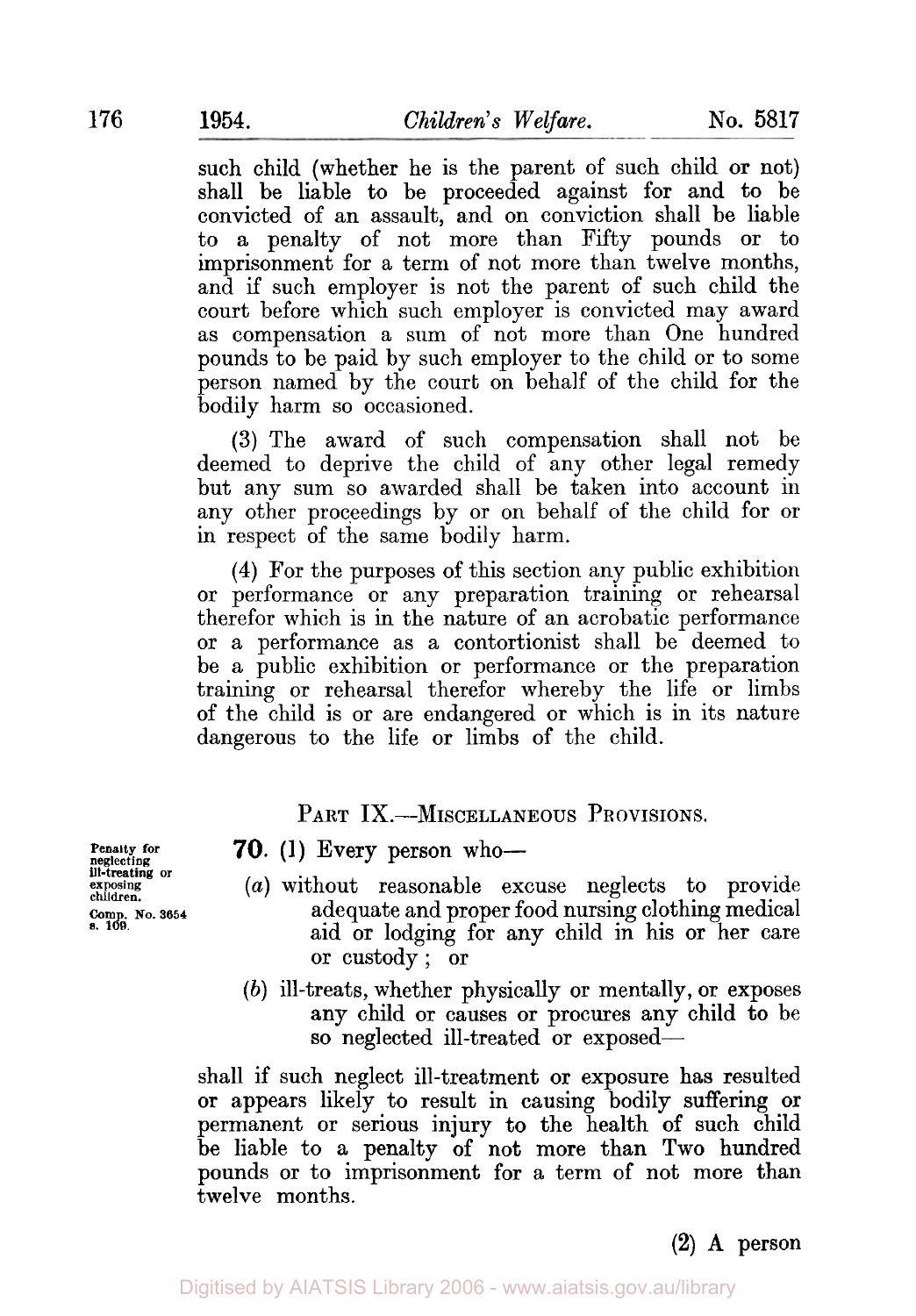**(2) A** person may be liable under this section notwithstanding that actual bodily suffering **or**  permanent or serious injury to health or the likelihood of such suffering or injury to health was obviated by the action of another person.

- 71. Every person who-
	- (a) directly or indirectly withdraws unlawfully any **Department**  $\kappa$ ward of the Department or counsels or **comp**, No. 3654 induces any such ward to abscond from any **s. 82.**  reception centre, children's home or juvenile school established or approved under this Act or from any person with whom such ward has been boarded out or who has the custody of such ward under the provisions of this Act ; or
	- *(b)* knowing that any such ward has been so withdrawn or has so absconded harbors or conceals or assists in harboring or concealing such ward or prevents such ward from returning to the centre, home or school from which or the person from whom such ward has been so withdrawn or has so absconded-

shall be liable to a penalty of not more than Twenty pounds or to imprisonment for a term of not more than fourteen days.

**72.** Every person who without lawful authority or **Penalty for** holding **COM** excuse---<br>with wards of the particular continuum of Department<br>Pepartment

- *(U)* holds or attempts to hold any communication **or entering**  with any ward of the Department in any reception  $\alpha_c$ . reception centre, children's home or juvenile  $\frac{\text{Comp. No. 3654}}{\text{s. 80}}$ school under this Act; **or**
- (b) enters any such reception centre, children's home or juvenile school or any building yard or ground belonging thereto and does not depart therefrom when required to do so by the person in charge of such centre home or school-

shall be liable to a penalty of not more than Twenty pounds.

**73. (1)** The Director may at any time order that any **Examination of wards.**  ward **of** the Department be examined to determine his **comp. N.S.W.**  medical physical **or** mental characteristics or defects. **No. 17 of 1939 s. 144.** 

**reception** 

**(2)** The

**Penalty for inducing any ward Of**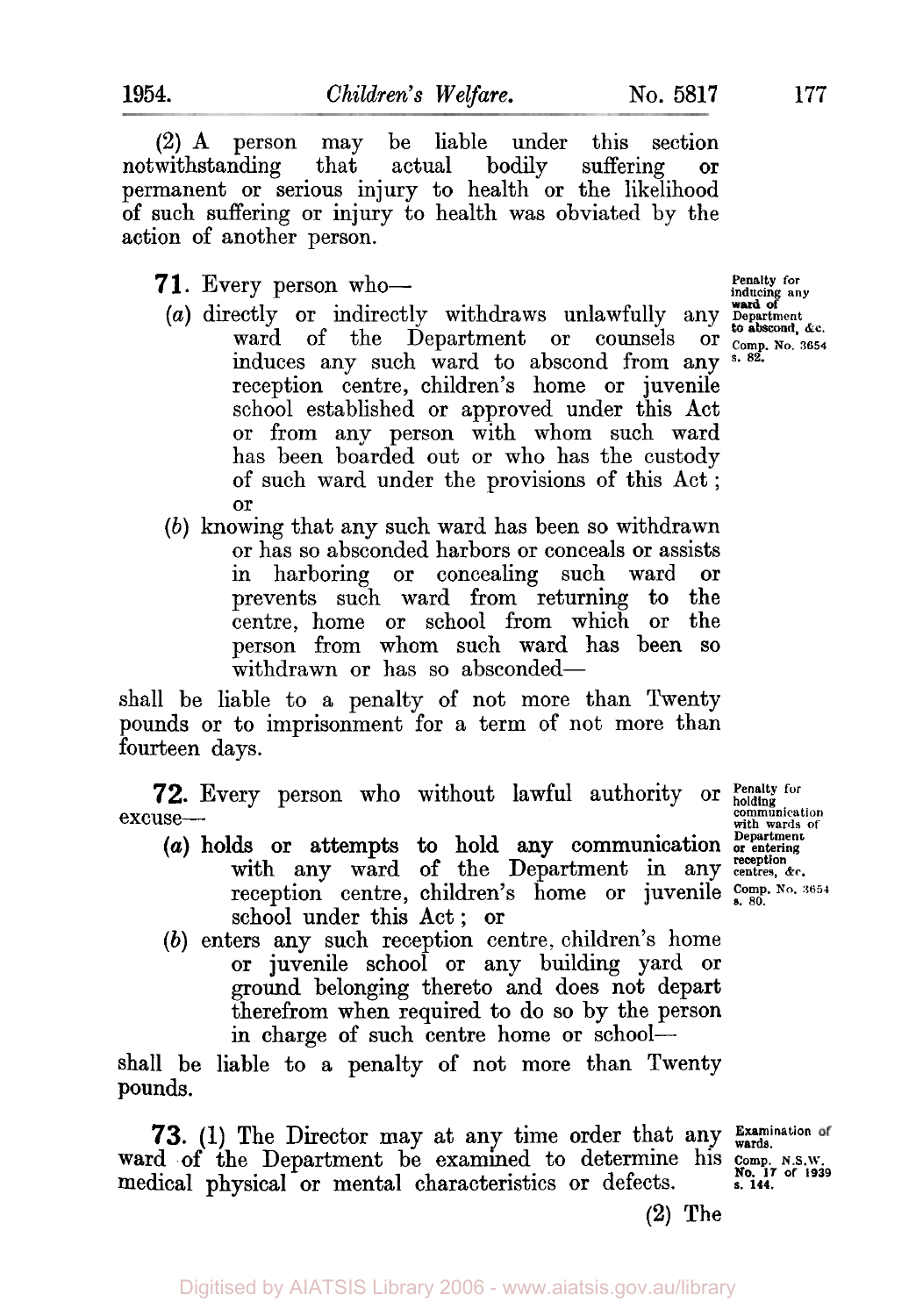**Consent to operations.** 

**(2)** The Minister or any officer specially authorized by the Minister in that behalf notwithstanding the objection of any parent of a ward of the Department may consent to any surgical or other operation which he is advised by a legally qualified medical practitioner is necessary in the interests of the health or welfare of the ward.

**Obstructing execution** *of*  **&c., officers in an offence. their duties** 

**74.** Every person who obstructs or hinders the Director or any officer of the Children's Welfare Department in the execution of his duties under this Act shall be guilty of an offence against this Act.

**and penalties.** 

**General offences 75. (1)** Every person who contravenes **or** fails to comply with any **of** the provisions of this Act or the regulations shall for every such contravention or failure be guilty of an offence against this Act.

> **(2)** Every person guilty **of** an offence against this Act for which no penalty is specially provided shall be liable to a penalty of not more than Fifty pounds.

**Regulations.** *76.* (1) The Governor in Council may make regulations for or with respect to-

- *(a)* meetings of the Advisory Council and fees and allowances to be paid to members thereof;
- *(b)* the conduct management and supervision **of**  reception centres, children's homes, juvenile schools and juvenile hostels ;
- *(c)* prescribing forms of applications agreements complaints books certificates rolls licences orders warrants and bonds under this Act and such other forms as are necessary or expedient **for**  the administration of this Act (and all such forms or forms to the like effect shall be sufficient **in** law) ;
- *(d)* the registration of houses and persons under **Part**  VII. of this Act:
- *(e)* the correction of wards of the department **in**  children's homes and juvenile schools ;

*(f)* providing

Digitised by AIATSIS Library 2006 - www.aiatsis.gov.au/library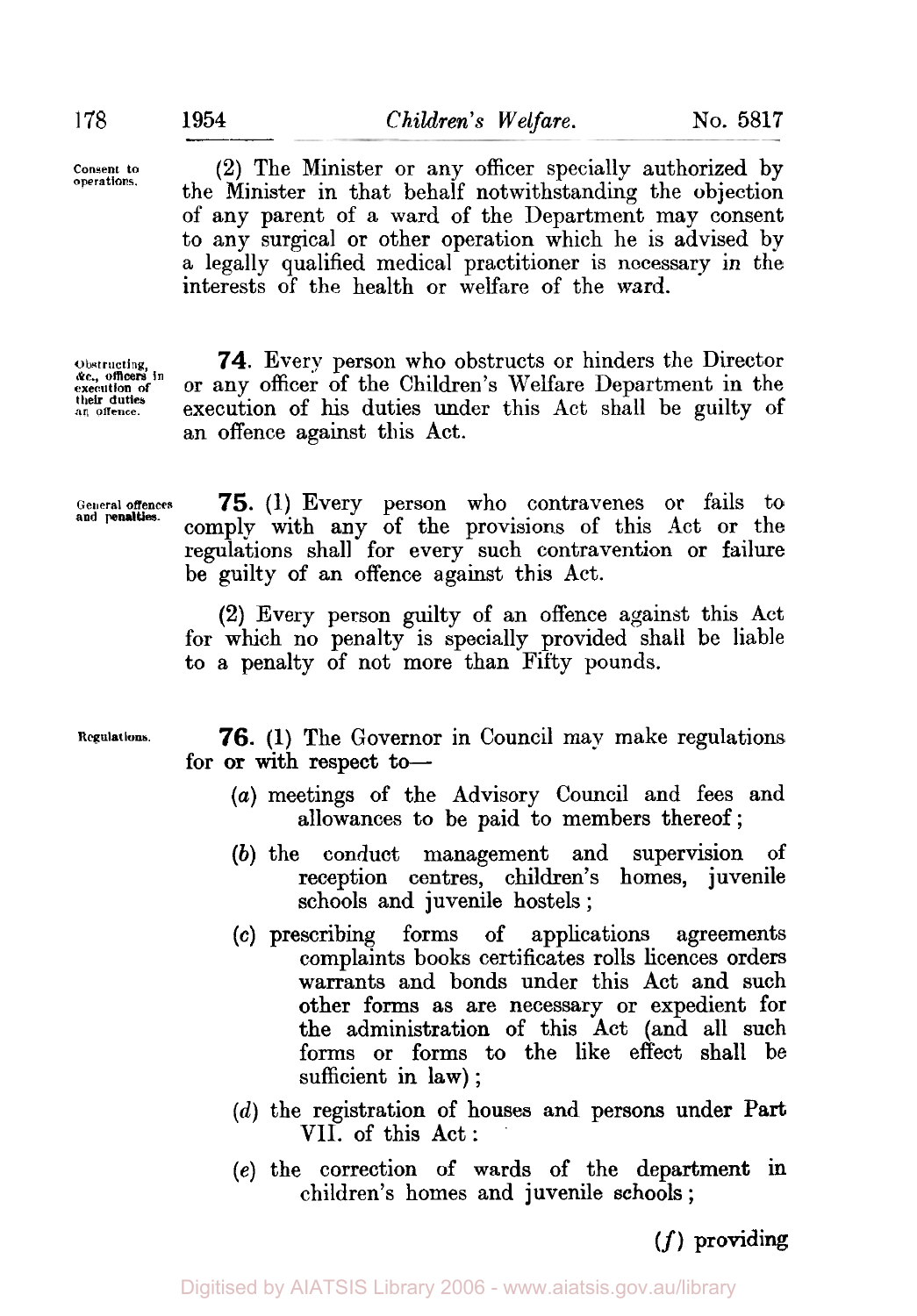Digitised by AIATSIS Library 2006 - www.aiatsis.gov.au/library

- *(f)* providing for the admission of ministers of religion to reception centres, children's homes, juvenile schools and juvenile hostels established by the Governor in Council under this Act for the purpose of the religious education of inmates of their respective denominations and requiring so far as practicable that wards of the State placed in approved children's homes, juvenile schools or juvenile hostels or boarded out with persons in private homes shall be so placed in homes, schools and hostels conducted by organizations or persons, or so boarded out with persons, of the same denomination as such wards ;
- *(g)* generally any matter or thing authorized or required to be prescribed by this Act or necessary or expedient to be prescribed for carrying this Act into effect.

**(2)** All such regulations made under this Act shall be **Publication of**  published in the *Government Gazette* and shall be laid before both Houses of Parliament within fourteen days after the making thereof if Parliament is then sitting and if Parliament is not then sitting then within fourteen days after the next meeting of Parliament, and a copy of such regulations shall be posted to each member of Parliament.

# *Transitory Provisions.*

**Position** *of 77.* **(1)** The person holding the office of Secretary of **existing office**  the Children's Welfare Department immediately before the and institutions commencement of this Act shall, on the commencement pirector of Children's Welfare under this Act. **Children's** of this Act, be deemed to have been appointed Director of **Welfare.** 

**(2)** Every receiving home established under the *Children's Welfare Act* **1928** or any corresponding previous enactment and being conducted immediately before the commencement of this Act shall, on the commencement of this Act, be deemed to have been established as a reception centre under this Act.

(3) Every school which immediately before the Approved commencement of this Act was a reformatory school schools. approved by the Governor in Council under Division two (3) Every school which immediately before

**of**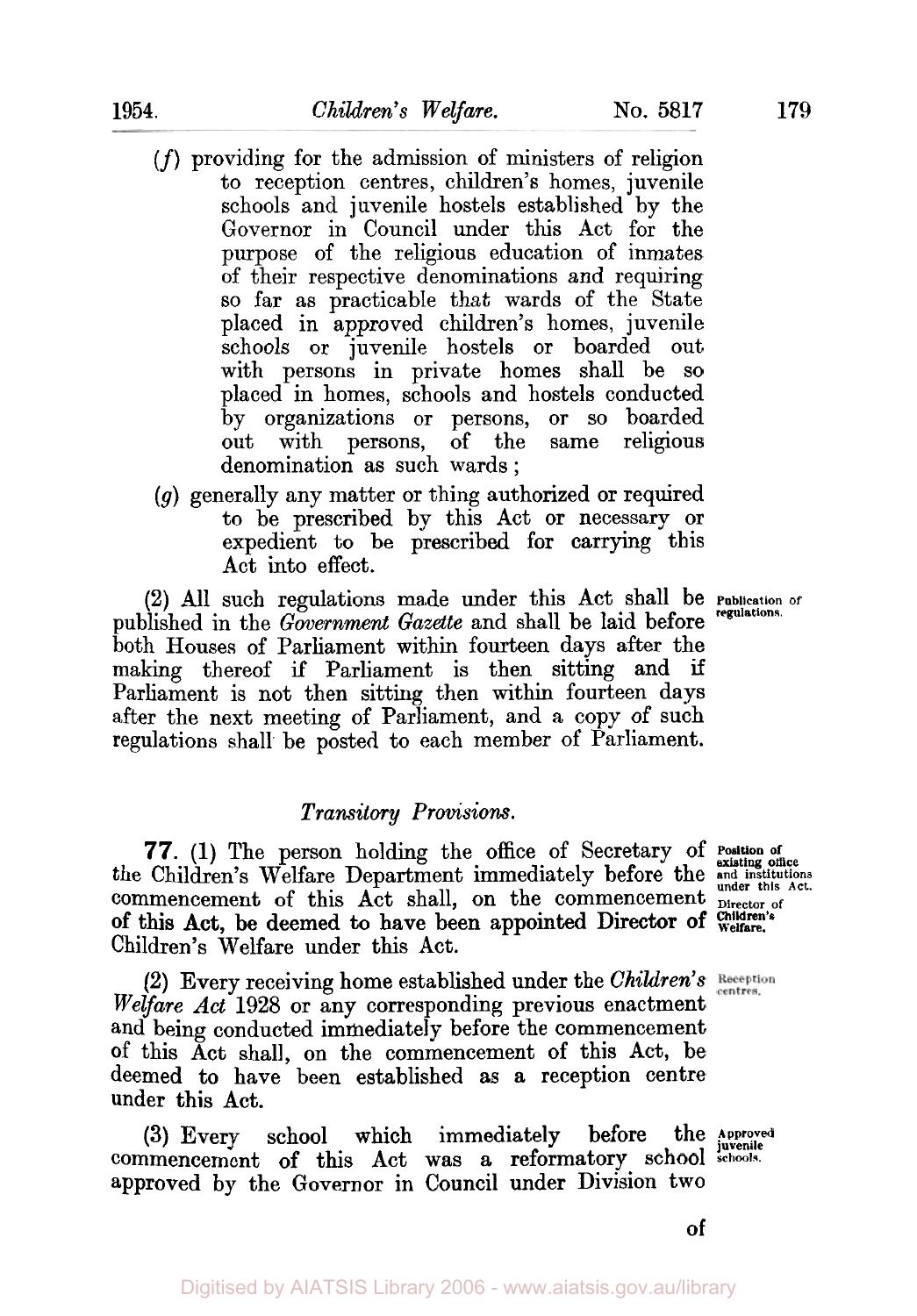of Part II. of the *Crimes Act* 1928 shall on the commencement of this Act be deemed to have been declared an approved juvenile school under this Act.

(4) Every hostel for the accommodation and supervision of young persons in employment which immediately before the commencement of this Act was recognized by the Minister administering the Children's Welfare Acts and for which aid was provided out of the consolidated revenue shall on the commencement of this Act be deemed to have been declared an approved juvenile hostel under this Act.

(5) Every house which and every person who immediately before the commencement of this Act was a registered house or a registered person under Part II. of the *Children's Welfare Act* 1928 shall on the commencement of this Act be deemed to be a registered house or registered person (as the case may be) under Part VII. of this Act.

**Approved juvenile hostels.** 

**Registered houses and registered persons for infant life protection.** 

# SCHEDULE.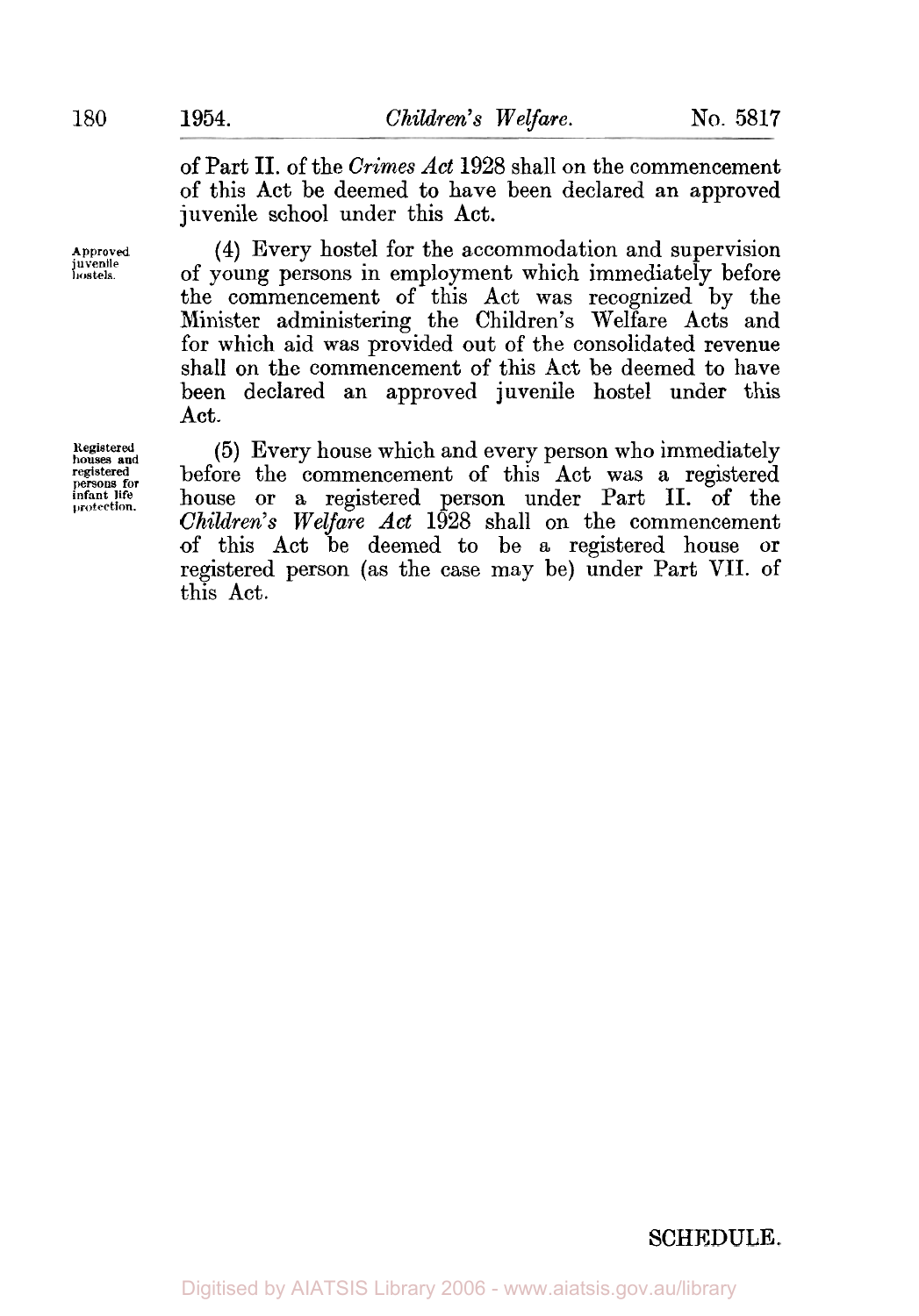### SCHEDULE.

#### PART A.-REPEALS.

| Number o<br>Act. | Title of Act.                                                             | Extent of Repeal.                                                                                                                                                   |
|------------------|---------------------------------------------------------------------------|---------------------------------------------------------------------------------------------------------------------------------------------------------------------|
| 3654<br>3664     | Children's Welfare Act 1928<br>Crimes Act 1928                            | The whole<br>Section 321 and<br>Subdivisions<br>$(1)$ $(2)$ $(4)$<br>$(5)$ $(6)$ $(7)$ —<br>except sec-<br>$\tan$ 367-<br>and $(8)$ of<br>Division 2 of<br>Part II. |
| 3722             | Maintenance Act 1928<br><b>Alberta Controller</b><br>$\ddot{\phantom{0}}$ | Part III.                                                                                                                                                           |
| 4152             | Children's Welfare Act 1933                                               | The whole                                                                                                                                                           |
| 4497             | Maintenance (Widowed Mothers) Act 1937                                    | The whole                                                                                                                                                           |
| 4862             | Maintenance (Widowed Mothers) Act 1941                                    | The whole                                                                                                                                                           |

PART B.-AMENDMENTS.

1. The Crimes Act 1928 shall be amended as follows:-

- Amendment of **No. 3664. s. 336.**  *(a)* The heading above section three hundred and thirty-six shall Heading **to**  be repealed ;
- (b) In section three hundred and thirty-six for the words **S. 336.**  " reformatory school " (wherever occurring) there shall be substituted the words "juvenile school";
- *(c)* In section three hundred and thirty-seven for the words *s.* **337.**  " reformatory school " there shall be substituted the words " juvenile school " ;

(d) In section three hundred and thirty-eight **S. 338. S. 338.** 

- 
- (i) for the words "reformatory school" there shall be substituted the words "juvenile school";
- (ii) for the words "by the Governor in Council as aforesaid " there shall be substituted the expression "under the *Children's Welfare Act* **1954";**
- (iii) **for** the word " Secretary " there shall be substituted **the words** *"* **Director of** *Children's* **Welfare** *"* .
- **(e)** In section three hundred and thirty-nine- **s. 339.** 
	- (i) for the words " reformatory school " (wherever occurring) there shall be substituted the **words**  " juvenile school " ;
	- (ii) for the words " the regulations " there shall be substituted the word "Order";
	- (iii) for the word " Secretary " there shall be substituted the words "Director of Children's Welfare";

**2228/55.-7 SCHEDULE** 

Section 2.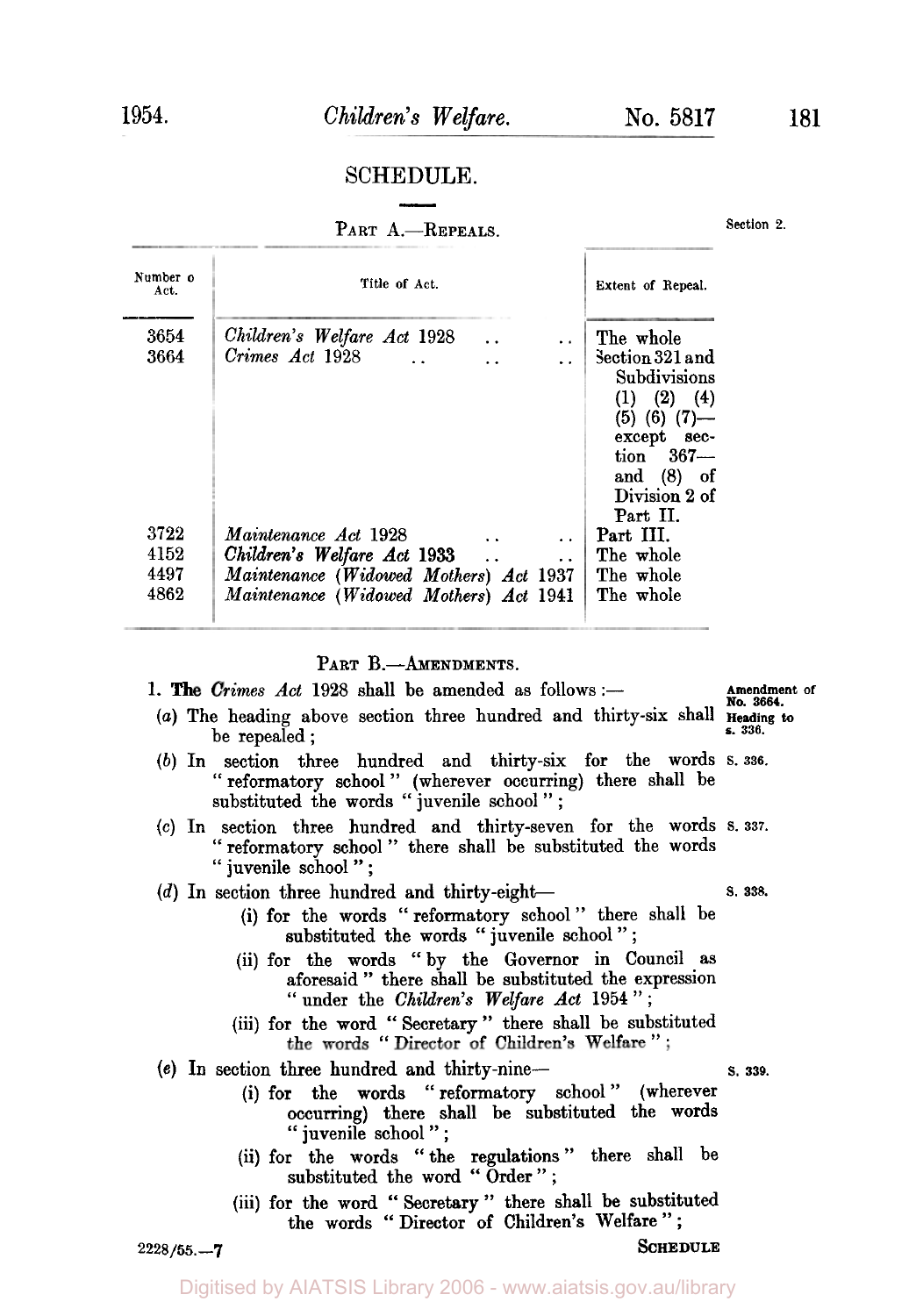#### *Schedule-continued.*

PART B.-AMENDMENTS-continued.

- (iv) for the words " to such receiving home for children of the same age and sex as may be nearest or most convenient " there shall be substituted the expression " to a reception centre under the *Children's Welfare Act* 1954"
- **Sa. 340, 341** *(f)* Sections three hundred and forty and three hundred and forty-one shall be repealed ;
- *s.* **367.** *(g)* In section three hundred and sixty-seven for the words " reformatory school " there shall be substituted the words " juvenile school ".

2. The *Children's Court Act* 1928 shall be amended as follows:-

(a) In section three-

- **(i)** after the interpretation of " Child " there shall be inserted the following interpretation :
	- **c<** ' Child or young person in need of care and protection' has the same meaning as in the *Children's Welfare Act* 1954;"
- (ii) in the interpretation of **"** Juvenile offender " for the words " reformatory school or " there shall be substituted the words " juvenile school or substituted the words "juvenile committed " ;
- *(b)* Sub-section **(2)** of section thirteen as amended by any Act shall be repealed ;
- **(c)** In section fourteen after the word "proceeding" there shall be inserted the expression " (including any application under the *Children's Welfare Act* 1954) " ;

#### *s.* **1s.** *(d)* In section nineteen-

- (i) in sub-sections (1) and (2) for the words "neglected child" there shall be substituted the words "child" or young person in need of care and protection";
- $(ii)$  in sub-section  $(3)$ 
	- after the word " accused " there shall be inserted the expression " or the application under the *Children's. Welfare Act* 1954 in respect of the child";
	- for the words " information or charge " there shall be substituted the words " charge information or application " ;
	- for the words " **or** information " (where occurring for the third and fourth times) there shall be substituted the words " information or application";
- (iii) in sub-section  $(4)$ 
	- for the words "or information" there shall be substituted the words " information or application " ;

#### *SCHEDULE*

**S. 13 as amended NO. 4485 by s. 2.** 

Amendment of No. 3653. *s.* **3.** 

**S. 14.**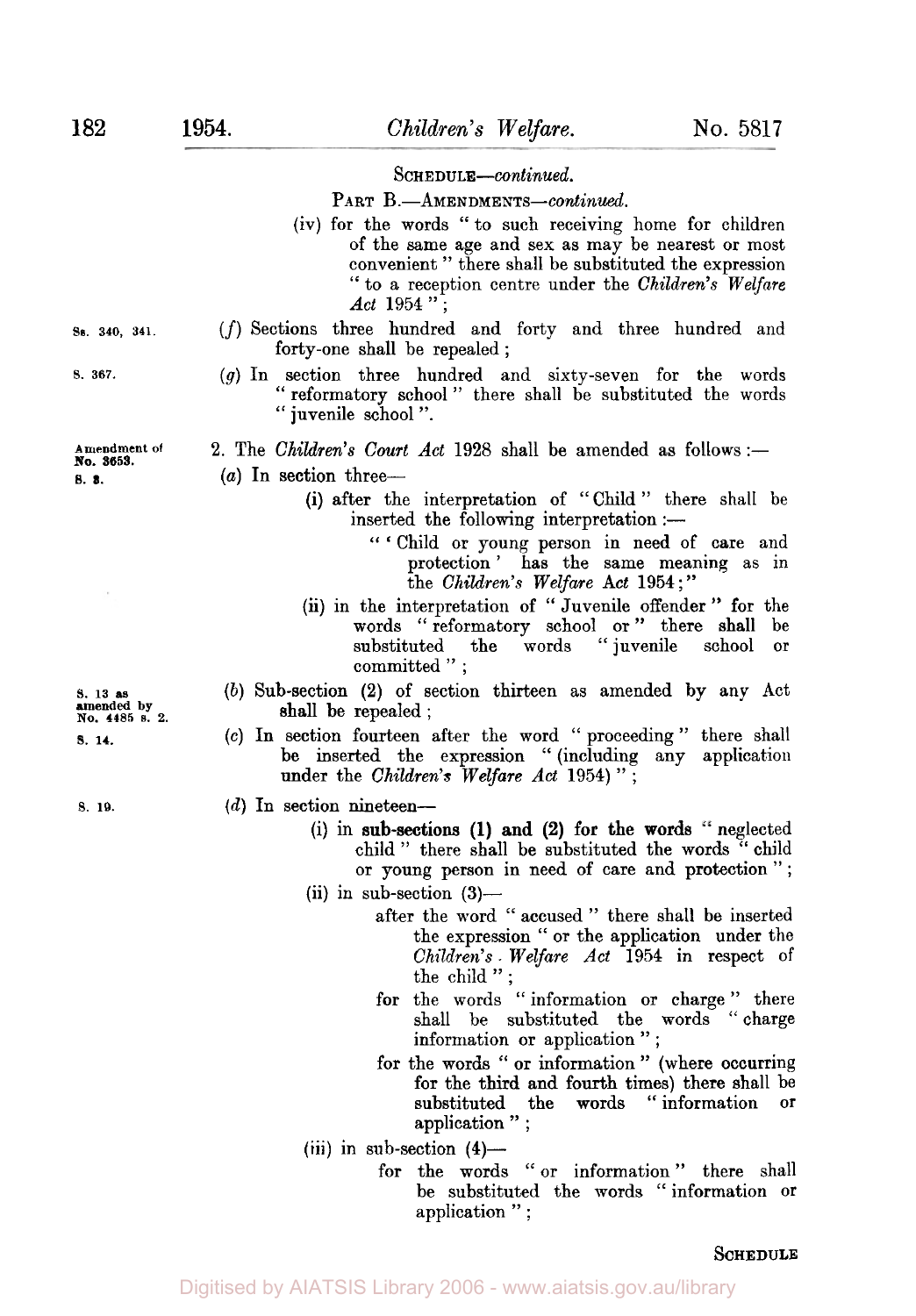*Schedule-continued.* 

PART B.-AMENDMENTS-continued.

- in paragraph *(a)* for the words "one of the receiving homes situate in the Royal Park near Melbourne " there shall be substituted the expression " a reception centre under the *Children's Welfare Act* **<sup>1954</sup>**" ;
- (iv) in sub-section (6) for the words "or information" there shall be substituted the words " information or application " ;
- *(e)* In section twenty- s. *20.* 
	- (i) the words "with being a neglected child or" shall be repealed ;
	- (ii) for the expression " *Children's Welfare Act* **<sup>1928</sup>**" there shall be substituted the expression " *Children's Welfare Act* **1954";**

 $(f)$  In section twenty-one-<br>**s. 21.** 

- (i) in paragraph *(a)* for the expression " ' neglected child ' "  $\alpha$  paragraph (a) for the expression  $\alpha$  regrected climate there shall be substituted the expression " ' child or voung nerson in need of care and protection " or young person in need of care and protection
- (ii) in paragraph  $(f)$  for the words " reformatory school";<br>there shall be substituted the words " juvenile school";
- *(g)* In sub-section (3) of section twenty-three for the expression **S.23.**  " ' neglected child ' under the *Children's Welfare Act* **<sup>1928</sup>**" there shall be substituted the expression " ' child or young person in need of care and protection ' under the *Children's Welfare* Act **1954";**

(h) **In** section twenty-four- *s.* **24.** 

- (i) for the expression beginning " ' neglected child '" and ending "child or not" there shall be substituted the expression " child or young person in need of care and protection' under the *Children's Welfare* Act **<sup>1954</sup>**" ;
- (ii) for paragraph (b) there shall be substituted the  $f$ ollowing paragraph : $-$ 
	- "(b) without making an order under that Act release such child on probation";

 $(i)$  In sub-section  $(1)$  of section twenty-seven-  $\blacksquare$  s. 27.

- (i) in paragraph *(a)* for the expression " 'neglected  $child'$  there shall be substituted the expression " ' child in need of care and protection '";
- (ii) in paragraph (e) for the words "reformatory school" there shall be substituted the words " juvenile school " ;
- $(i)$  In sub-section  $(l)$  of section twenty-eight  $\qquad$  s. 28.
	- (i) in paragraph *(a)* for the expression " ' neglected child"" there shall be substituted the expression "'child or young person in need of care and protection ' "
	- (ii) in paragraph  $(f)$  for the words " reformatory school " there shall be substituted the words " juvenile school " ;

**SCHEDULE**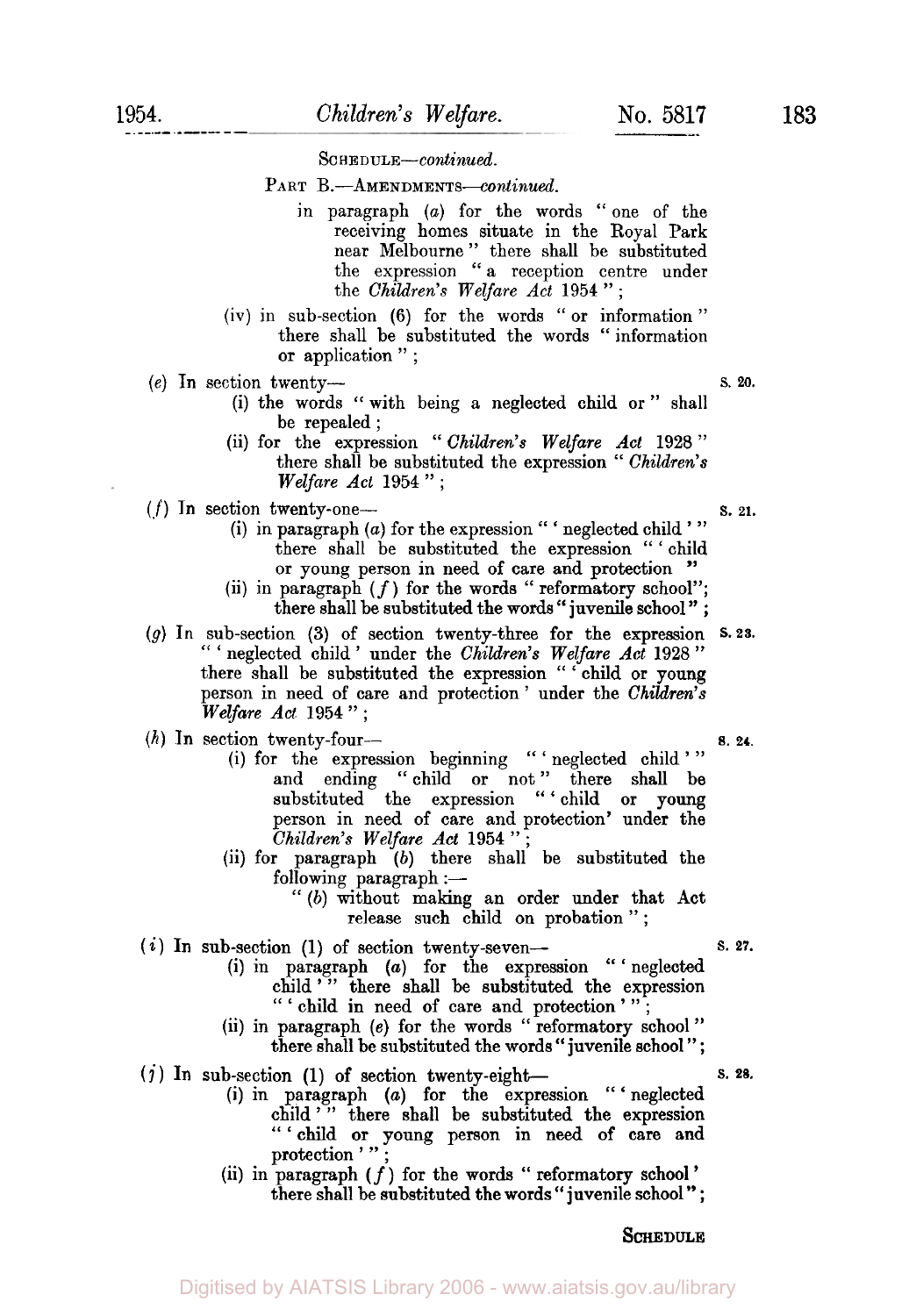**SCHEDULE-continued.** 

"or with being a neglected child" shall be repealed;

s. **33.** *(k)* In sub-sections **(1)** and **(2) of** section thirty-three the words

**Amendment of 3.** In paragraph *(a)* of section nineteen of the *Maintenance Act* 1928 after the words "has been" there shall be inserted the words " admitted **or** ".

*(I)* The Third Schedule shall be repealed.

**Amendment of 4.** In sub-section (1) of section fourteen **of** the *Venereal Diseases*  Act 1928 for the words "neglected child" there shall be substituted the words '' child or young person in need of care and protection ". **No. 3798. s. 14.** 

> 5. In paragraph *(c)* of section nine and in paragraph *(c)* of section **ten** of the *Maintenance (Amendment) Act* **1953** for the words "to the secretary of the Children's Welfare Department made by virtue of section forty-nine of the Principal Act " there shall be substituted the expression "to the Director under Part VI. of the *Children's Welfare Act* **1954** ".

# No. 5818.

An Act to apply out of the Consolidated Revenue the **sum** of Seven million seven hundred and ninety-five thousand three hundred and fortyfive pounds to the service of the year One thousand nine hundred and fifty-four and One thousand nine hundred and fifty-five.

[ **1** *st December,*  1954.]

MOST **GRACIOUS SOVEREIGN-**

Preamble. W<sup>E</sup> Your Majesty's most dutiful and loyal subjects the Legislative Assembly of Victoria in Parliament assembled towards making good the supply which we have cheerfully granted to Your Majesty in this Session of Parliament have resolved to grant unto Your Majesty the sum hereinafter mentioned and do therefore most humbly beseech Your Majesty that it may be enacted: And be it enacted by the Queen's Most Excellent Majesty by and with the advice and consent of the Legislative Council and the Legislative Assembly of Victoria in this present Parliament assembled and by the authority of the same as follows (that is to say) :—

**application of** 

**Issue and 1.** There shall and may be issued and applied for or towards making good the supply granted to Her Majesty for the service of the year One thousand nine hundred

**Amendment of No. 5728 ss. 9, 10.**